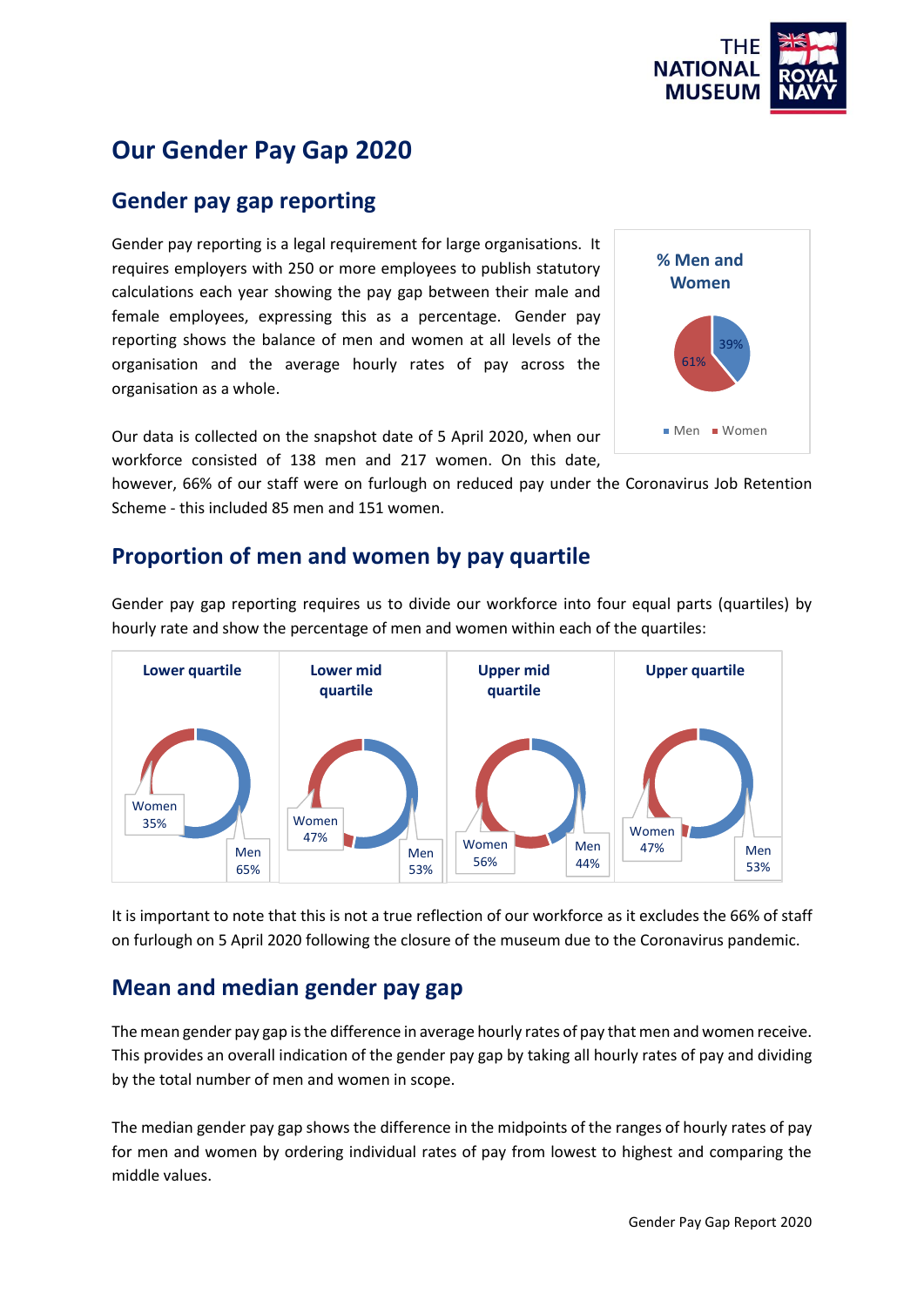

| <b>Gender pay gap</b>                    | 2020    | 2019  | 2018 | 2017  |
|------------------------------------------|---------|-------|------|-------|
| Mean gender pay gap<br>in.<br>hourly pay | $-1.5%$ | 10.3% | 9.3% | 16.2% |
| Median gender pay gap in<br>hourly pay   | $-3.2%$ | 1.0%  | 2.7% | 9.1%  |

The mean (average) hourly rate paid to men in our workforce was -1.5% lower than the mean (average) hourly rate paid to women in April 2020. The difference in hourly rates of pay, as a median average, was -3.2% lower for men. This represents an overall decrease in our mean gender pay gap of 11.8% and a 4.2% reduction as a median average based on our gender pay gap in 2019. This is due to the number of staff on furlough on reduced pay who were not included in the calculation and the fact that there were more women within the upper pay quartiles working whilst the museum was closed. This has resulted in the mean and median gender pay gaps being in favour of women for the first time since we began reporting our gender pay gap.

Whilst this is extremely positive, this is not a fair refelection of the gender pay gap that still exists within the museum and it would be misleading if we did not also share the calculation had those staff on furlough been working and receiving their normal pay. The gender pay gap if we had included those staff on furlough on their normal pay would be:

| Mean gender pay gap in   | 8.2% |
|--------------------------|------|
| hourly pay               |      |
| Median gender pay gap in | 0.0% |
| hourly pay               |      |

This represents an overall decrease in our mean gender pay gap of -2.1% and an decrease of 1.0% in our median average based on our gender pay gap in 2019. The 0% median gender pay gap is due to the implementation of a new salary grading scheme which has ensured staff are paid on a narrower range of defined pay points. The decrease in the mean gender pay gap is also a result of the implementation of the new salary grading scheme and women being appointed into senior management roles, meaning we now have more women than men within the upper quartile, as can be seen below:

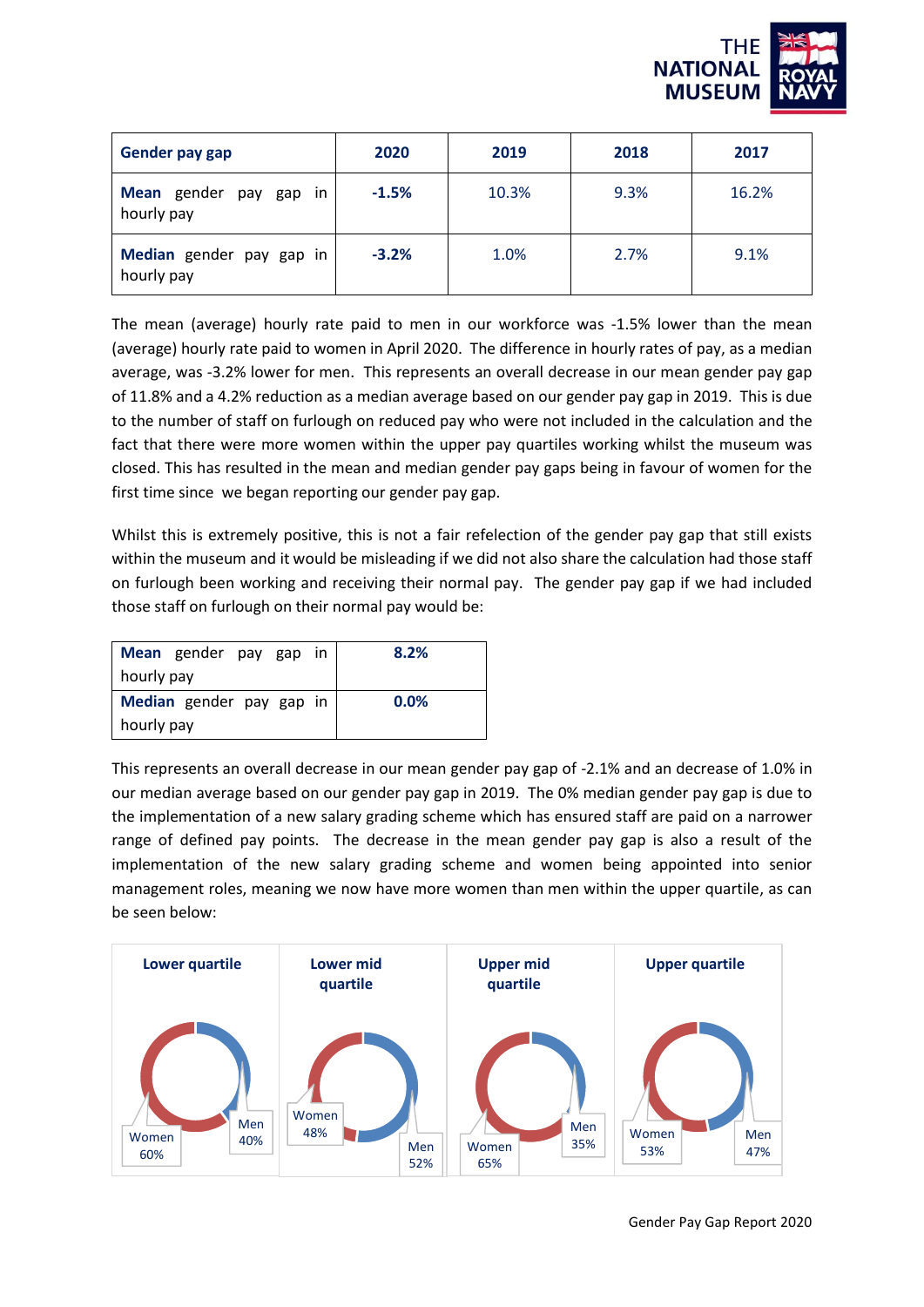

### **Proportion of men and women receiving a bonus payment**

42% of men and 49% of women were awarded and paid a bonus or commission payment in the 12 months leading up to the snapshot date of 5 April 2020. This is a decrease of 4% for men and an increase of 3% for women receiving a bonus or commission payment in this period compared to the 2019 period.

Commission payments are classified as bonus payments under the gender pay gap reporting requirements. Commission payments, awarded for the sale of souvenir guidebooks, have been included within the gender bonus pay in the 12 months leading up to the snapshot date.



There were no single one off non-consolidated bonuses paid by the museum to individuals in the 12 months leading up to the snapshot date of 5 April 2020 and therefore the gender bonus is based purely on honorarium payments and souvenir guidebook commission payments.

#### **Mean and median gender bonus gap**

The mean gender bonus gap is the difference in average bonus pay that men and women receive. There has been a significant (175.2%) decrease in the mean gender bonus pay gap from the last reporting period (2019: 76.3%) so that it is now more favourable towards women, due to not paying non-consolidated bonus payments in this period, more women receiving honorarium payments for taking on additional responsibilities and women receiving higher souvenir guidebook sales commission payments than men. The top souvenir guidebook seller was a woman who exceeded £1,000 in commission payments.

The median gender bonus gap shows the difference in the midpoints of the ranges of bonus pay received by men and women. There has been a 106% reduction in the median gender bonus gap, however, it continues to be more favourable towards women and this is due to women overall selling more souvenir guidebook sales than men and the absence of non-consolidated bonus payments being made by the museum.

| <b>Gender bonus gap</b> | 2020     | 2019    | 2018  | 2017  |
|-------------------------|----------|---------|-------|-------|
| Mean gender bonus gap   | $-98.9%$ | 76.3%   | 76.1% | 46.3% |
| Median gender bonus gap | $-34.0%$ | $-140%$ | 11.1% | 78.7% |